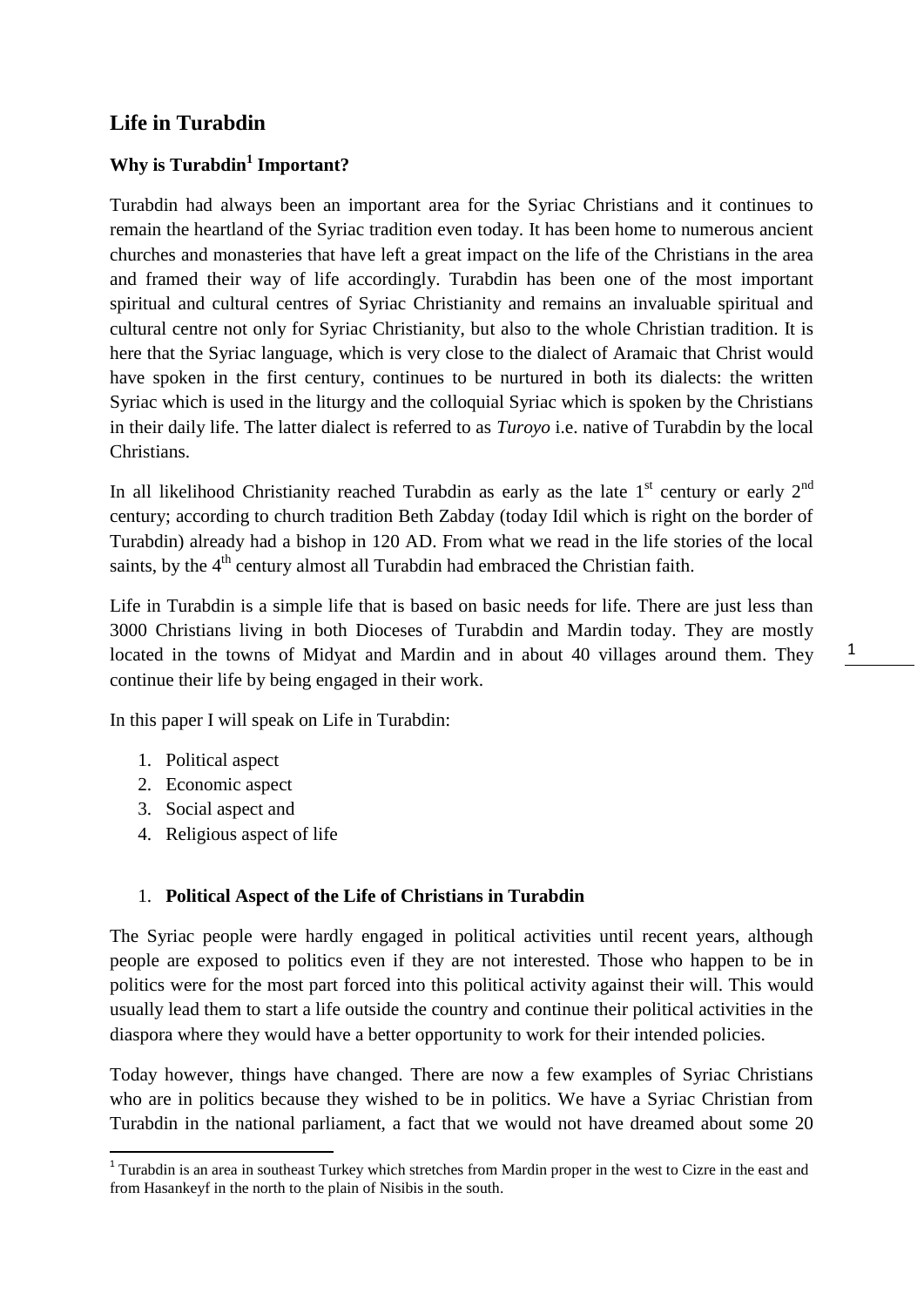years ago, when a Christian could not be, not only a member of parliament but even the lowest civil servant. So the Christians may participate in politics, but there are very few who do so; they prefer a safer way of life outside politics.

Life was not easy for the Christians in Turabdin in the past. They still have a vivid picture of this in their mind. They have learned to act carefully when dealing with their neighbours of other faiths for they were mistreated every time they trusted them. Christians still bear the scars of the last few decades, especially of the 1990's and that will take time to heal. It wasn't easy to be caught in the cross-fire of a very sensitive situation, one about which I prefer not to go into detail. The political instability and the chaotic situation of the 1990's caused many Christians to seek a safe haven abroad mainly in Europe, but also in Australia and the US. So there were hardly any young people left in the area and those who stayed did not know whether they would survive. They lived on a daily basis, each day not knowing whether they would remain to live the following day. Thank God those difficult days have passed now. The situation may have improved and life may have taken a new dimension, however, it is still difficult to leave the past behind. The lack of political stability in the area still causes a great worry for the Christians in the area.

With the situation improving after the year 2000, the Christians from Turabdin who live abroad began to consider returning to Turabdin, which had been entrusted to the older people who did their best to maintain the Christian presence in the area. Staying in Turabdin at the cost of risking their life, the older people have played a great role in rebuilding Turabdin. Being old, they were not targeted directly in the way that the young people were. The young were pressured and exposed to danger and intimidation in the attempt to drive them out. If today we have Christians coming back to Turabdin, it is mostly due to the presence of the older people who remained in their villages. The return process was of course encouraged by the improving situation and by the moral and practical support offered by the active monasteries in the area. The older people in the villages could not do much to offer practical help, but their presence was some kind of a measurement for the political situation and a means for those abroad to visit their home with the intention to return to their villages. The older people served as mediators to encourage the Christians abroad to take further steps towards a return to their homeland.

Here I would like to mention with gratitude the invaluable support the Christians received from Christian groups such as the Friends of Turabdin and that of the Solidarity Group of Turabdin which were initiated by the esteemed persons Rev. Prof. Hans Hollerweger from Austria and Rev. Horst Oberkampf from Germany respectively. The moral support these groups offered to the Christians who remained in Turabdin is immense and their financial support helped them keep going with their daily life.

The role of the monasteries in the area should not be underestimated. The support the monasteries offered in the return process, especially that of the Monastery of Mor Gabriel, the heart of Turabdin, is immeasurable. Their service was not limited to offering accommodation to many of the Christians who had no relatives left in Turabdin. The communities in these monasteries in fact were a source of moral support to the Christians in the diaspora and 2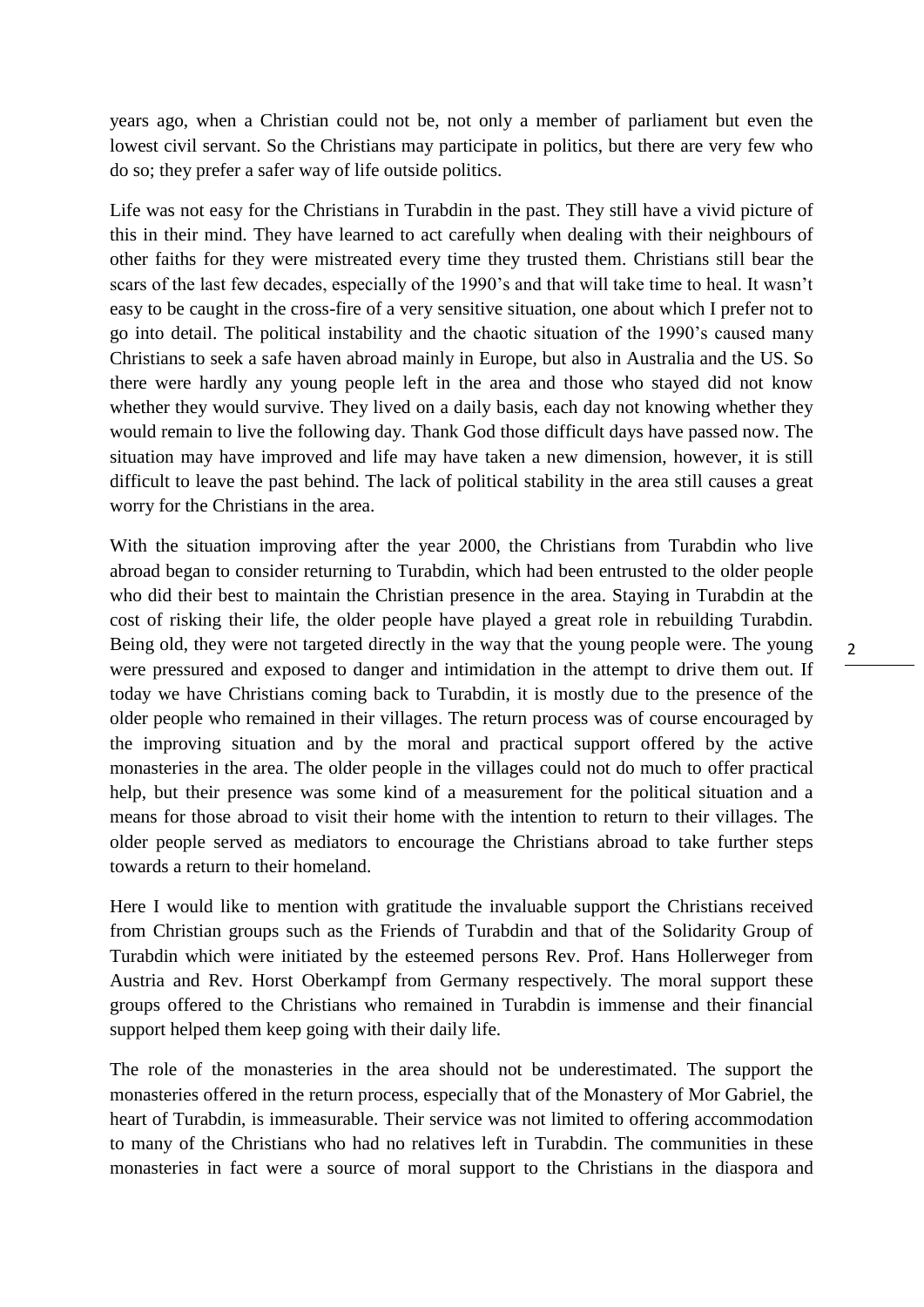offered them a very efficient practical service by helping them with their bureaucratic matters and giving them much good advice on how to follow the procedure for their return. Many of these Christians, especially those who had no relatives left in the area had become almost foreign to the system of the country and the way of life in the area.

There had been a number of Christian villages that were evacuated due to the difficult situation. The inhabitants of many of these villages immigrated abroad but there were also those that managed their stay in a neighbouring Christian village using the empty houses left by the immigrants until they were allowed to resettle in their own villages. They started a new life in the village, usually with few families until others gradually came and joined them from abroad. Resettlement for Christians from villages that were not entirely Christian has been more difficult, because their houses and other properties were already occupied by the people of other faiths who were not willing to give them back. Some even threatened the owner of the property to stop them from initiating a legal procedure. There are hardly any Christians who returned to these villages, because they feared intimidation by the occupiers.

A number of Christian villages that were completely evacuated in the Izlo area, have now been partially resettled by a number of families who stay there for most of the year or live there permanently. The villagers in the villages of Kharabmeshke, Sederi, Badebe, Ehwo, Arbo and Kafro Tahtayto (Lower Kafro) have built new houses or repaired their old ones. The inhabitants in these villages are joined by some other families for the most of the year, especially by retired couples and by others who spend their yearly holiday there. It is good to have these Christian families visiting in Turabdin, even though it may only be for a certain period of the year. It is important that these people come and see the places they left behind; not only for boosting the morale of the Christians present there, but it also helps these families themselves to consider a resettlement in the future. Many of these villages, although they are crowded during the holidays, in the winter however, are left with a couple of families. There are of course other villages in Turabdin with similar situation.

The example of the villagers of Kafro Tahtayto is different from the rest of the resettlements. Like some other villages, Kafro Tahtayto was completely evacuated in 1995 due to difficulties and all its inhabitants had moved to Europe. However, the villagers planned their return for years beforehand and took more subtle and stable steps for resettlement in their village. Before resettling in the village, they built new houses and prepared the infrastructure ahead of their arrival. They built a new village beside the old one. The village was reinhabited by 15 families in 2005 and they are living there since then.

The cadastral work which was done in 2008 has left a great damage on the Syriac Christians who had come to believe that the situation has improved and they can come back. The cadastral process was re-registration of land deeds, many of them ancient, based on new satellite technology. However, during this registration in 2008 many of the Christians lost properties to the state, which registered them as forest area or just as treasury property and those that were registered to people were mostly registered in a chaotic mess. Many Christians who had returned to Turabdin at the beginnings of the first decade of the 2000's also lost land.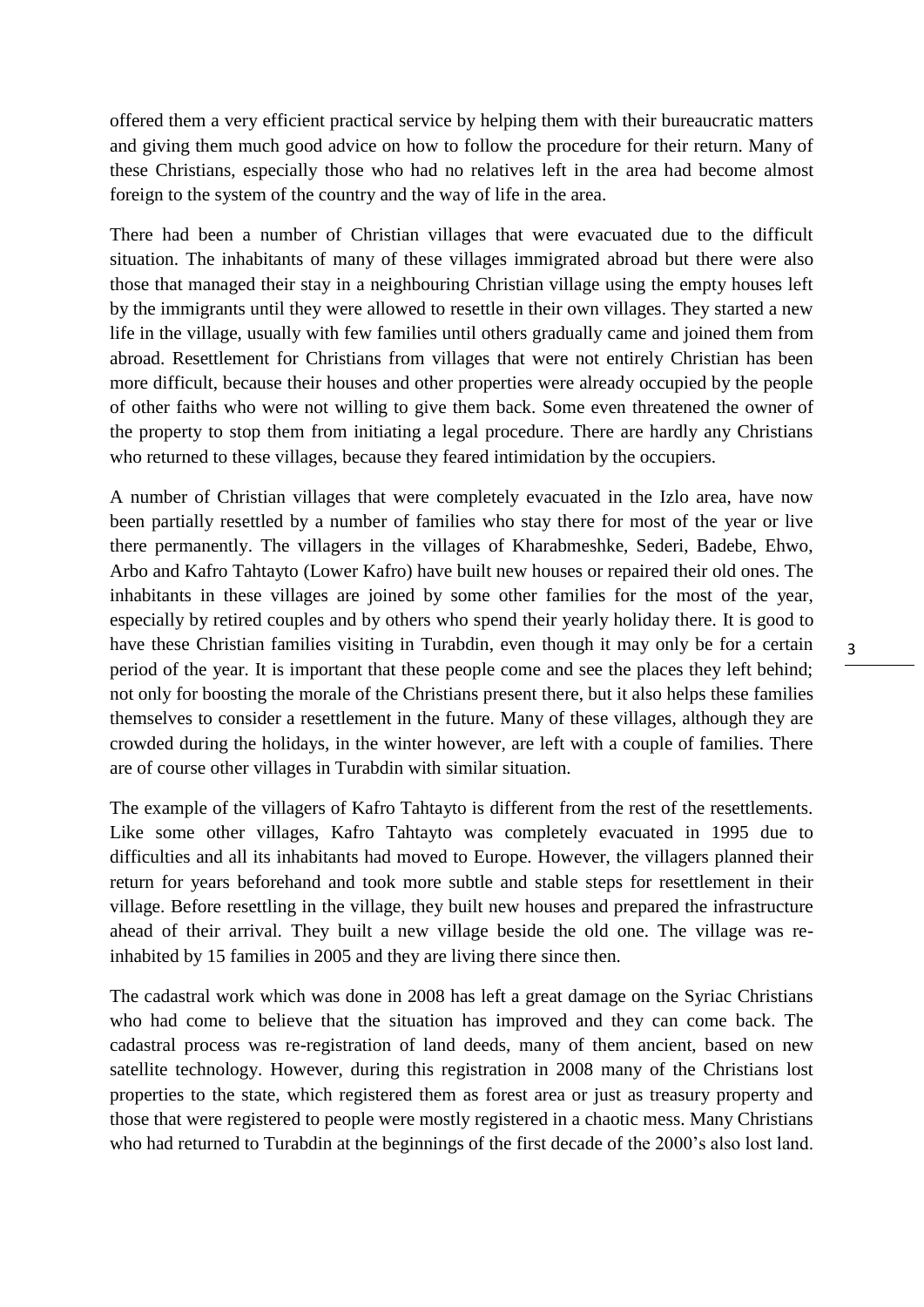This has greatly discouraged Syriac Christians in Europe considering a return to Turabdin and created kind of a panic among them and renewed their mistrust to the state.

# 2. **The Economic aspect of the life of Christians in Turabdin**

Since the 2000's the country's economy was doing quite well until a couple of years ago, but now it is slowing down. The economic slowdown discourages Christians from returning as it brings their morale down and makes their life in Turabdin difficult. The economic slowdown surely affects the newly resettled Christians more than those who have been continuously in Turabdin.

The economic life of Christians in Turabdin is mainly based on farming and livestock in the villages. In the towns however, one may see all kinds of other professions run by Christians. In the last decade we have seen a great revival in tourism which adds to the economic growth in the area and this helps many families with income.

The economic activities for the people in Turabdin are primarily meant to provide the families with income to meet their basic needs although there are few businesses owned by Christians that focus on making money in a large scale. Syriac Christians live a modest life that does not require many expenses. They are good hearted and do not refrain from helping others who are in need. The villagers of Marbobo, Birguriye and Gunkukshukru every year send a lorry full of wheat to the monasteries in Turabdin and of course if there are other families in need, they are also provided with their yearly need for crop. It is common to see families that have enough of a certain product, offer from that particular product to the less fortunate families. This can be simply anything from lending them a field or vineyard to providing them with fresh milk or other dairy products; from crop to fruit and vegetables, simply any product the families have and that are needed by the less fortunate families.

The farming has moved from a primitive style towards a more advanced farming style leaving the heavy work to the machines, although in some places simple farming is still present. Today, although the farming and the livestock are mostly done to provide the family with basic income, there are also those who do it for commercial purposes.

In the towns they are engaged in all kind of businesses. The towns of Midyat and Mardin are renowned for gold and silver work, especially with filigree work, although there is not the former demand for it. Cheap machine work has replaced much of it. They are usually successful in their businesses due to the fact that they do fine work and are trustworthy. Today we see a noticeable increase in the off license shops for selling wine in the area. In the 1990's a Christian was killed just because he owned an off license shop, but now we see several workshops producing wine in the area. The wine is sold in retail shops in the area as well as marketed outside Turabdin, especially in the big cities like Istanbul, Ankara and Izmir. The workshop owners plan to even export the wine abroad.

### 3. **The Social Life of Christians in Turabdin**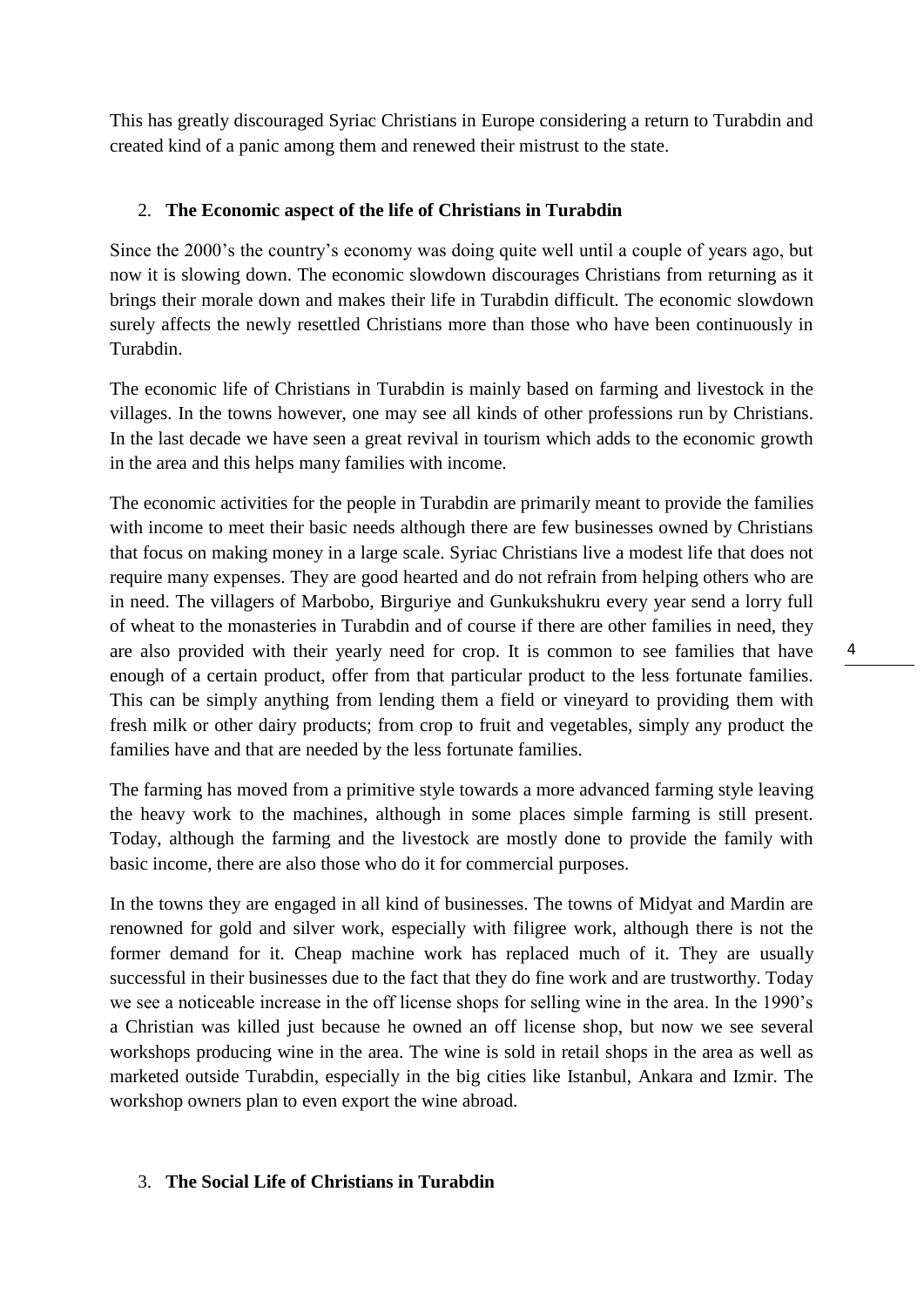The social and religious life at present goes on quite well, but this does not mean that at times Christians do not feel a lack of safety. Just as in the past, the Church today remains the main promoter of Syriac social life which is mostly centred on the religious life. The church has done well to keep the people together and maintain their Christian life; it quenches their thirst and is the main regulator of the community's religious and social life. The newly formed associations do try to undertake part of this role, but they cannot replace the role of the church, not at least with the present conditions. All that these associations do is to work to promote and care for the development of their villages and support them partially with their projects.

If the young could not meet together, how could they relate to one another? In the 1990's there was a huge disconnection between the community members, the people in one village would hardly know those in another village. This was due to a lack of communication. It was partly not safe to travel but also not easy to form meetings. So the social life was almost dead, limited to family members or just the location where they lived. If the church did not work to tackle the issue many of the grown young people would hardly know about their faith, their language and identity. They would be bound to assimilate and to live a life of lies.

The church has done a great work; if this was not to be credited to church authorities, then God must have worked the issue in a miraculous way. The monasteries served as an engine to keep the life of the community going. They were not only the prayer and spiritual centres but also powerful motivating centres that would boost the morale of the Christians and help them keep going at times when even travelling between the villages and forming activities such as football tournaments were seen as a serious concern by the authorities, who did their best to stop them. The young people had nothing to do except go to Church and work, with a rare chance to meet on religious occasions at the monasteries.

Today the social and religious life of the community has changed considerably. Although not as free as they wish, Christians have the opportunity and can meet provided they stay out of politics. They can form meetings in which they may learn a new language or church hymns and they can organize activities like football tournaments and do other non-political activities. There were hardly any activities done for children before. They were imprisoned at home, because their parents would not feel safe to let their children go unattended in the streets. Now they can go to church school, which although unofficial, nevertheless is an efficient and safe place for Christian children to go outside their homes. There they have the chance to learn how to read and write their mother tongue and have the opportunity to play with friends and enjoy their time together.

The young people are usually engaged with their work. In their free time from work they may exchange visits to friend's houses after supper or meet at a cafe to either converse or play cards together or do some leisure activities together. There are no cinemas or pubs, no discos or night clubs in Turabdin. Those who stay at home, either watch TV or spend the night with the other family members to converse and talk about any topic which may be a story or a legend, usually told by an older member of the family. If they are lucky enough to have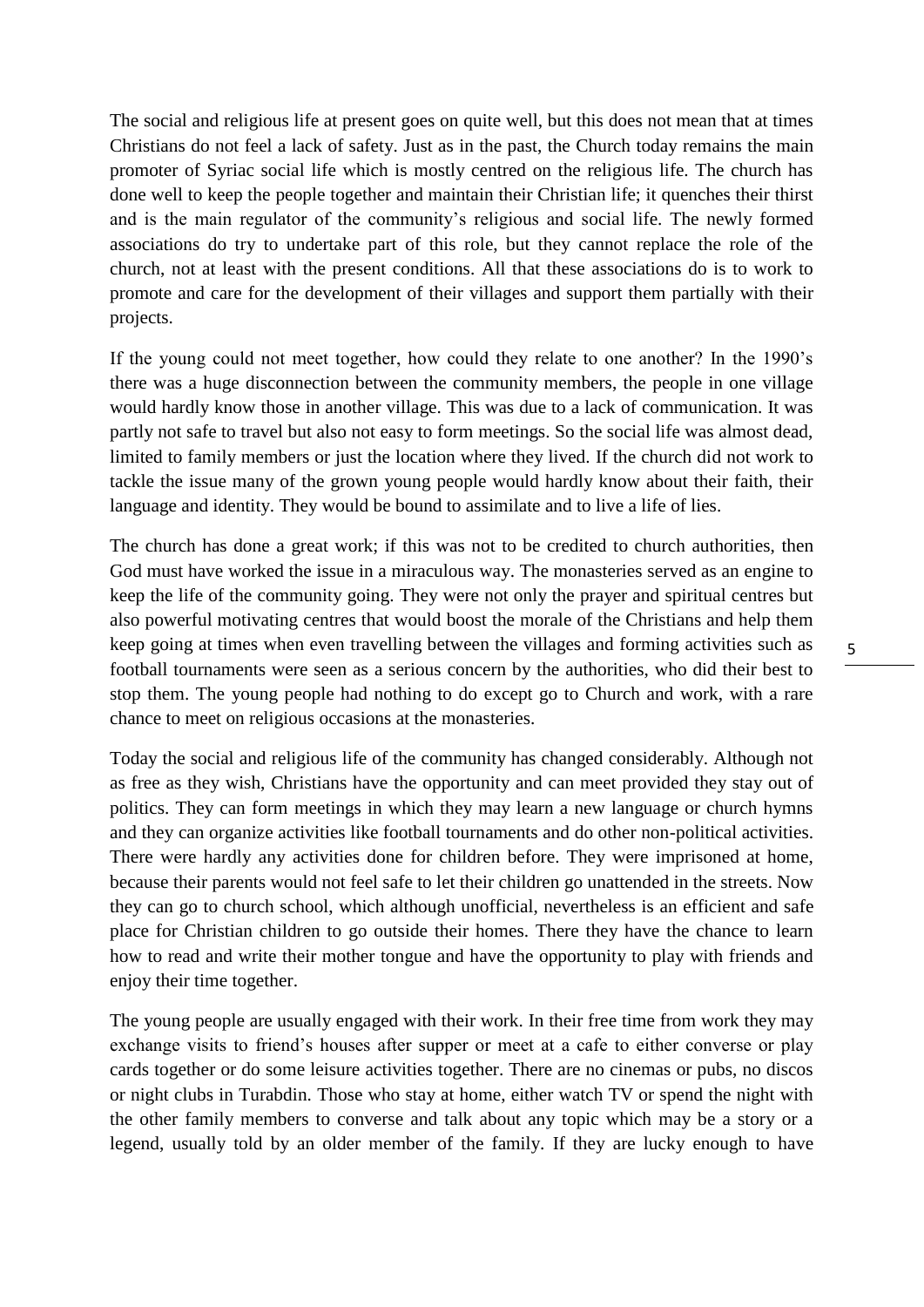someone who reads Syriac in the family, they may also read some passages from the Bible or from the life story of a saint.

The youth organize football tournaments from the Christian teams in Turabdin every year, which helps bring young people from different locations together. The players may only be boys, but all kinds of people, parents and children, boys and girls come to watch and support their team.

At certain times of the year, especially in summer, in some of the villages, the youth may also form separate teams, at times mixed, boys and girls, to play volleyball, usually in the late afternoon or towards evening before the supper.

Smart phones and internet are of course available to the youth in Turabdin and have changed the way of life considerably. They have opened the world to the young and helped towards making life bearable for them in one aspect and of course they also brought isolation to some of them in another aspect.

## 4. **The Religious Life of Christians in Turabdin**

The Christians in Turabdin are attached to their faith and hold to it dearly. Nothing may come between them and their Lord and Saviour. They have suffered greatly for their faith and they are happy to have endured so many difficulties for the sake of their religion. Many of those who remained in Turabdin are living martyrs and live a kind of a monastic life. No wonder we see many practices like those of the monks -prayer and fasting- at the centre of their life. They attend church services three times a day (in some locations like Midyat twice a day) and keep all the fasting days set in the church calendar, just like the monks do. There are among the older people those who pray 7 times a day like the monastic practice. They attend church when they can make it, and when not they say their prayers privately at home.

It is considered a kind of pilgrimage to visit a monastery or a church and Syriac Christians are very generous towards benefaction of a church or monastery. In former days when there were no cars, people walked to the monasteries on their feast days, usually chanting hymns during their journey. The older ones would ride on the back of a mule or a donkey. They would spend the night in the monastery keeping vigil for most of the night reading the life story of the particular saint for whom the monastery was named and from time to time singing hymns and reading passages from the Bible. This practice may be less performed today compared with older days, but it is still in effect. There are today 8 active monasteries in the Diocese of Turabdin and 1 in the Diocese of Mardin. The most active ones being the Monastery of Mor Gabriel in Turabdin and that of Mor Hananyo (Deyrulzafaran) in Mardin, both of which are the diocesan seats for their respective dioceses. There are also over a hundred churches – many only partially in use – that belong to the Diocese of Turabdin and another dozen in the Diocese of Mardin which are cared for by two bishops, 2 archpriests and 5 parish priests and 10 priest monks.